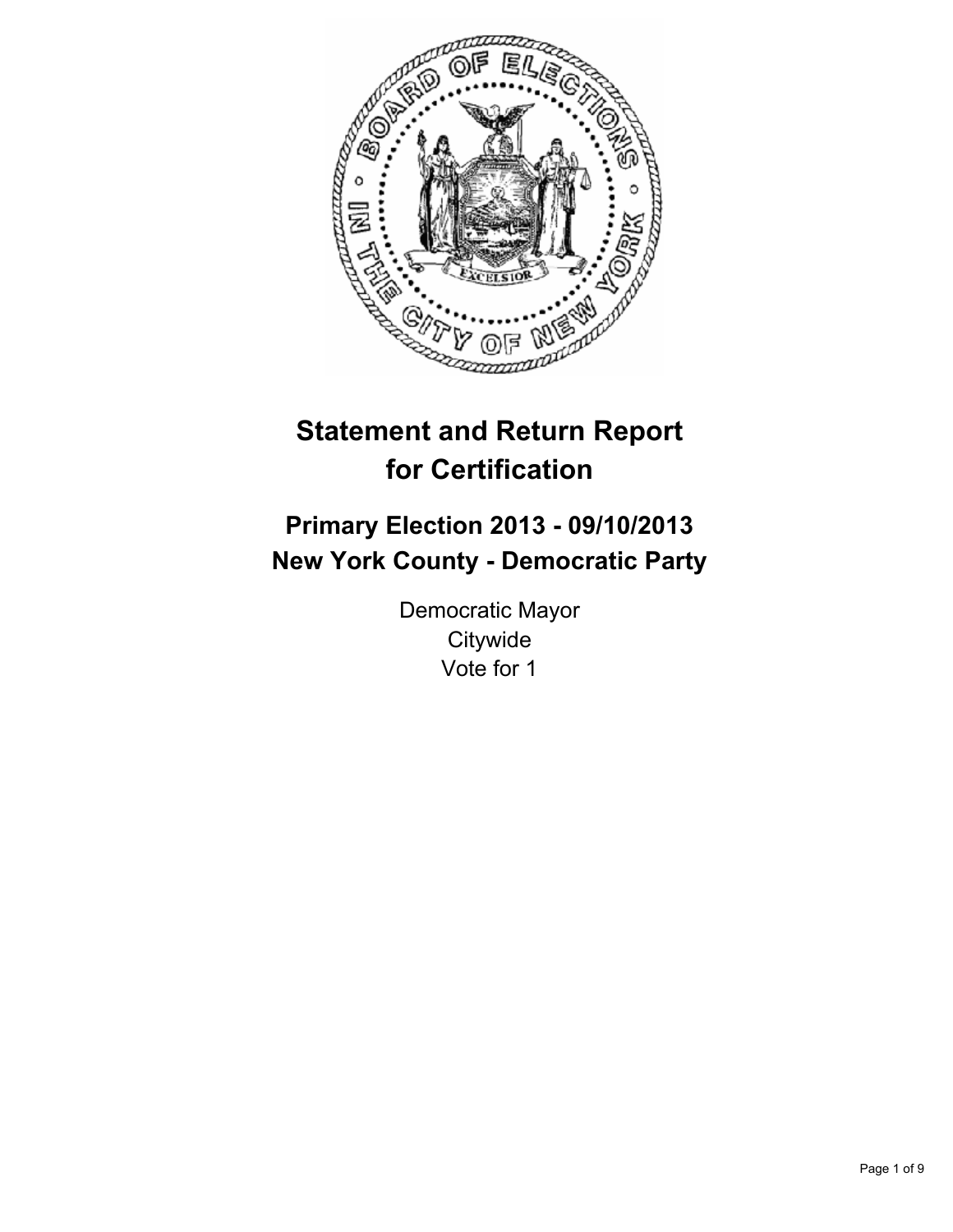

| <b>EMERGENCY</b>                   | 200            |
|------------------------------------|----------------|
| <b>ABSENTEE/MILITARY</b>           | 249            |
| <b>FFDFRAL</b>                     | 0              |
| SPECIAL PRESIDENTIAL               | 0              |
| <b>AFFIDAVIT</b>                   | 176            |
| SAI F. AI BANESE                   | 51             |
| <b>RANDY CREDICO</b>               | 84             |
| <b>BILL DE BLASIO</b>              | 4,393          |
| <b>NEIL V. GRIMALDI</b>            | 53             |
| JOHN C. LIU                        | 3,763          |
| <b>CHRISTINE C. QUINN</b>          | 2,328          |
| <b>ERICK J. SALGADO</b>            | 118            |
| WILLIAM C. THOMPSON JR.            | 1,769          |
| <b>ANTHONY D. WEINER</b>           | 495            |
| BILL CLINTON (WRITE-IN)            | 1              |
| DAVID HOLSTEIN (WRITE-IN)          | 1              |
| FELIX FUSCO (WRITE-IN)             | $\overline{2}$ |
| JEFFREY THOMAS LUNDELL (WRITE-IN)  | 1              |
| UNATTRIBUTABLE WRITE-IN (WRITE-IN) | $\overline{2}$ |
| <b>Total Votes</b>                 | 13,061         |

| 279    |
|--------|
| 610    |
| 0      |
| 0      |
| 326    |
| 61     |
| 74     |
| 9,045  |
| 14     |
| 473    |
| 5,959  |
| 22     |
| 1,728  |
| 394    |
| 1      |
| 17,771 |
|        |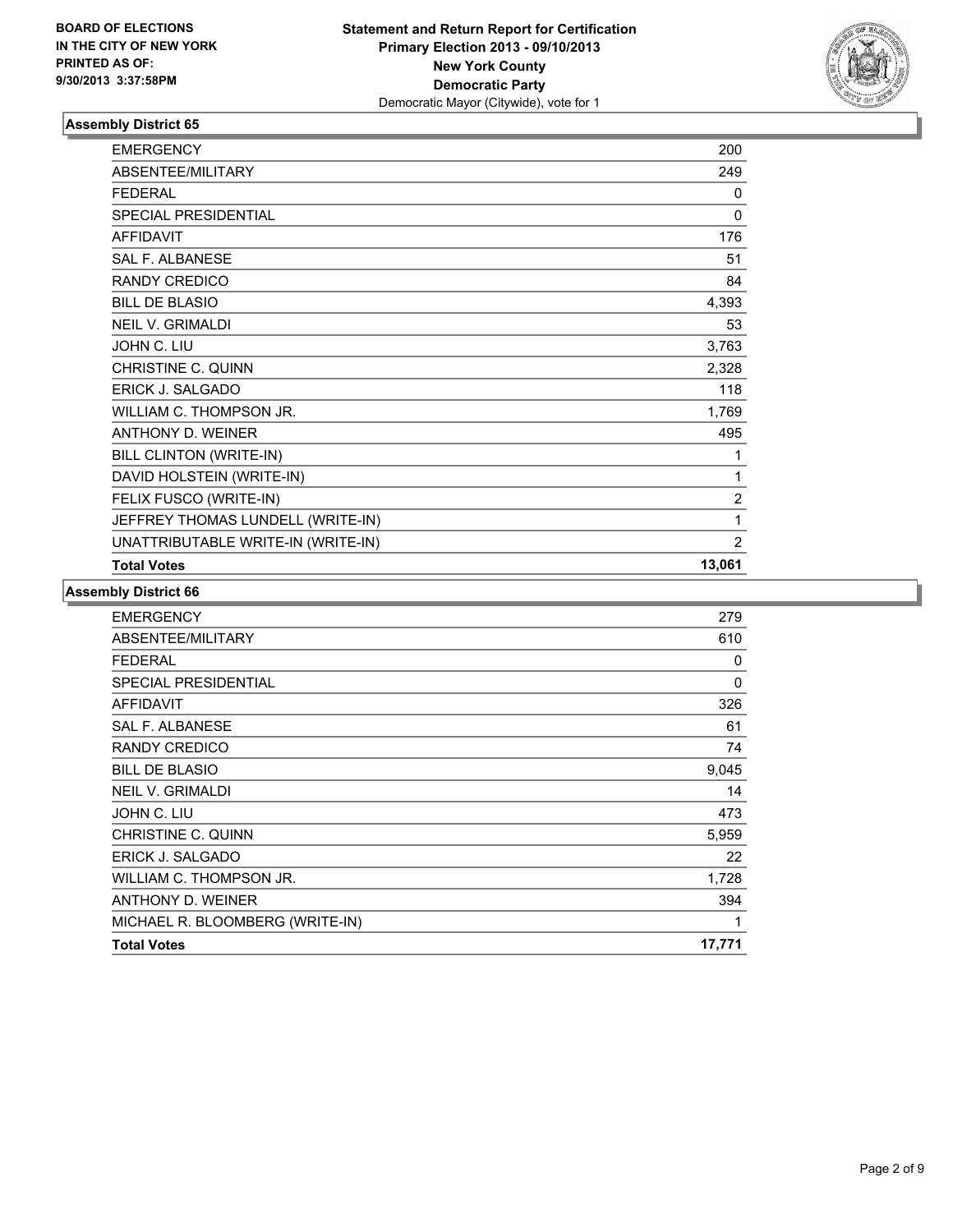

| <b>EMERGENCY</b>                   | 251          |
|------------------------------------|--------------|
| ABSENTEE/MILITARY                  | 655          |
| <b>FEDERAL</b>                     | $\mathbf{0}$ |
| SPECIAL PRESIDENTIAL               | $\mathbf{0}$ |
| <b>AFFIDAVIT</b>                   | 292          |
| <b>SAL F. ALBANESE</b>             | 94           |
| <b>RANDY CREDICO</b>               | 74           |
| <b>BILL DE BLASIO</b>              | 8,507        |
| <b>NEIL V. GRIMALDI</b>            | 28           |
| JOHN C. LIU                        | 439          |
| CHRISTINE C. QUINN                 | 8,472        |
| <b>ERICK J. SALGADO</b>            | 78           |
| WILLIAM C. THOMPSON JR.            | 3,004        |
| ANTHONY D. WEINER                  | 499          |
| BILL MURAWSFI (WRITE-IN)           | 1            |
| JOHN VASSILAROS (WRITE-IN)         | 1            |
| UNATTRIBUTABLE WRITE-IN (WRITE-IN) | 1            |
| <b>Total Votes</b>                 | 21,198       |

| <b>EMERGENCY</b>               | 167    |
|--------------------------------|--------|
| ABSENTEE/MILITARY              | 378    |
| <b>FEDERAL</b>                 | 0      |
| <b>SPECIAL PRESIDENTIAL</b>    | 0      |
| <b>AFFIDAVIT</b>               | 236    |
| SAI F. AI BANESE               | 83     |
| <b>RANDY CREDICO</b>           | 193    |
| <b>BILL DE BLASIO</b>          | 5,773  |
| <b>NEIL V. GRIMALDI</b>        | 65     |
| JOHN C. LIU                    | 736    |
| CHRISTINE C. QUINN             | 1,779  |
| <b>ERICK J. SALGADO</b>        | 398    |
| WILLIAM C. THOMPSON JR.        | 4,181  |
| ANTHONY D. WEINER              | 714    |
| BILL THOMPSON (WRITE-IN)       | 1      |
| <b>GWEN GODDWIN (WRITE-IN)</b> | 1      |
| LENARD MCNEIL (WRITE-IN)       | 1      |
| MATTHEW P. MORAN (WRITE-IN)    | 1      |
| SEAN GARDNER (WRITE-IN)        | 3      |
| <b>Total Votes</b>             | 13,929 |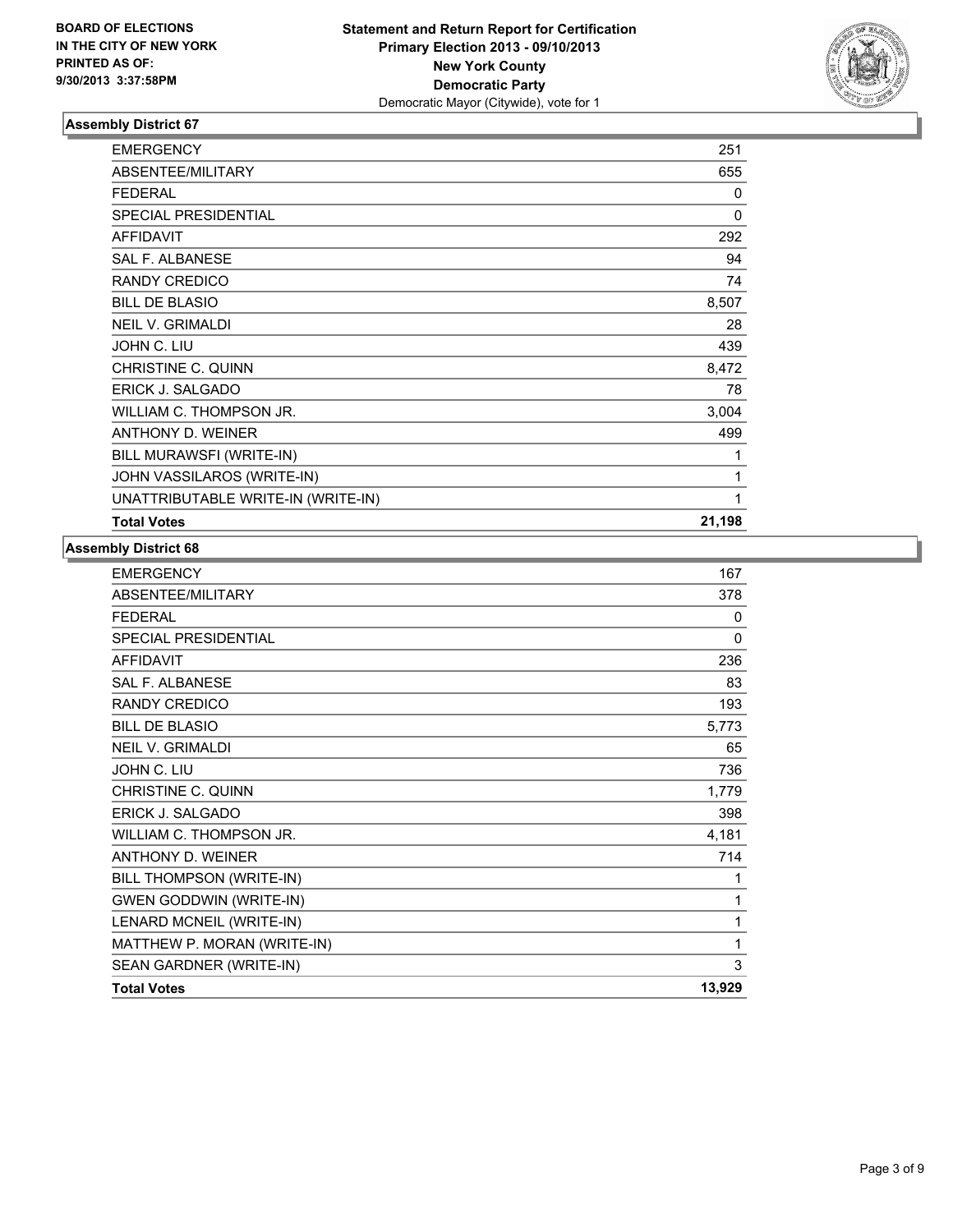

| <b>EMERGENCY</b>                   | 116            |
|------------------------------------|----------------|
| ABSENTEE/MILITARY                  | 701            |
| <b>FEDERAL</b>                     | 0              |
| <b>SPECIAL PRESIDENTIAL</b>        | $\Omega$       |
| <b>AFFIDAVIT</b>                   | 305            |
| <b>SAL F. ALBANESE</b>             | 86             |
| <b>RANDY CREDICO</b>               | 176            |
| <b>BILL DE BLASIO</b>              | 11,100         |
| <b>NEIL V. GRIMALDI</b>            | 56             |
| JOHN C. LIU                        | 852            |
| <b>CHRISTINE C. QUINN</b>          | 6,884          |
| ERICK J. SALGADO                   | 182            |
| WILLIAM C. THOMPSON JR.            | 3,743          |
| ANTHONY D. WEINER                  | 662            |
| MICHAEL R BLOOMBERG (WRITE-IN)     | 1              |
| UNATTRIBUTABLE WRITE-IN (WRITE-IN) | $\overline{2}$ |
| <b>Total Votes</b>                 | 23,744         |

| <b>EMERGENCY</b>                   | 67             |
|------------------------------------|----------------|
| ABSENTEE/MILITARY                  | 598            |
| <b>FEDERAL</b>                     | 0              |
| <b>SPECIAL PRESIDENTIAL</b>        | $\mathbf{0}$   |
| <b>AFFIDAVIT</b>                   | 251            |
| <b>SAL F. ALBANESE</b>             | 51             |
| RANDY CREDICO                      | 255            |
| <b>BILL DE BLASIO</b>              | 7,927          |
| <b>NEIL V. GRIMALDI</b>            | 44             |
| JOHN C. LIU                        | 920            |
| CHRISTINE C. QUINN                 | 1,641          |
| ERICK J. SALGADO                   | 325            |
| WILLIAM C. THOMPSON JR.            | 5,576          |
| ANTHONY D. WEINER                  | 684            |
| BILL DE BLASIO (WRITE-IN)          | 1              |
| BILL THOMPSON (WRITE-IN)           | $\overline{2}$ |
| <b>GEORGE MCDONALD (WRITE-IN)</b>  | 1              |
| UNATTRIBUTABLE WRITE-IN (WRITE-IN) | 2              |
| <b>Total Votes</b>                 | 17,429         |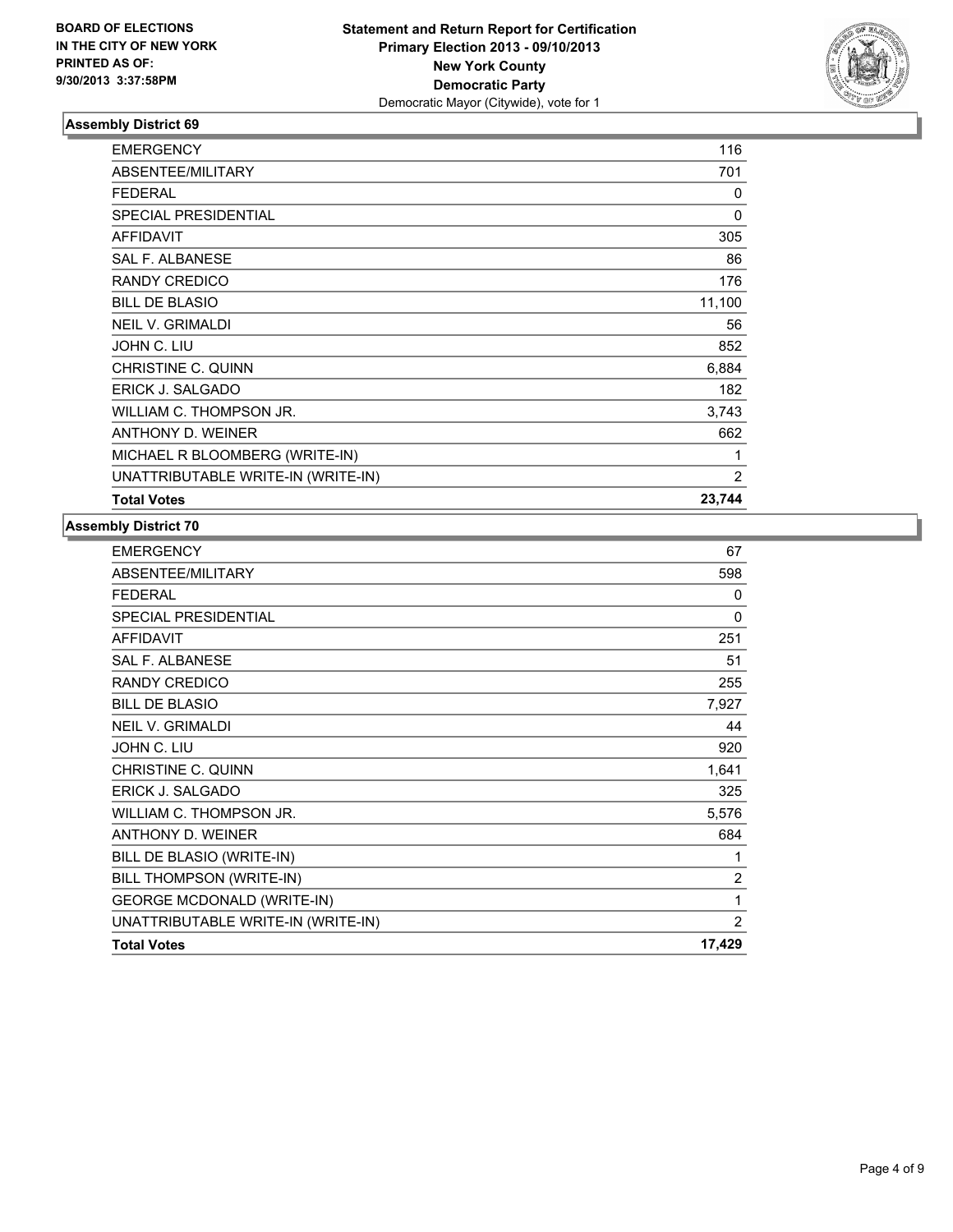

| <b>EMERGENCY</b>                   | 67     |
|------------------------------------|--------|
| ABSENTEE/MILITARY                  | 397    |
| <b>FEDERAL</b>                     | 0      |
| SPECIAL PRESIDENTIAL               | 0      |
| <b>AFFIDAVIT</b>                   | 344    |
| <b>SAL F. ALBANESE</b>             | 61     |
| RANDY CREDICO                      | 209    |
| <b>BILL DE BLASIO</b>              | 7,346  |
| <b>NEIL V. GRIMALDI</b>            | 170    |
| JOHN C. LIU                        | 652    |
| CHRISTINE C. QUINN                 | 2,230  |
| ERICK J. SALGADO                   | 365    |
| WILLIAM C. THOMPSON JR.            | 5,039  |
| ANTHONY D. WEINER                  | 782    |
| UNATTRIBUTABLE WRITE-IN (WRITE-IN) | 1      |
| <b>Total Votes</b>                 | 16,855 |

| <b>EMERGENCY</b>            | 4        |
|-----------------------------|----------|
| <b>ABSENTEE/MILITARY</b>    | 148      |
| <b>FEDERAL</b>              | 0        |
| <b>SPECIAL PRESIDENTIAL</b> | $\Omega$ |
| <b>AFFIDAVIT</b>            | 198      |
| <b>SAL F. ALBANESE</b>      | 69       |
| RANDY CREDICO               | 266      |
| <b>BILL DE BLASIO</b>       | 4,542    |
| <b>NEIL V. GRIMALDI</b>     | 72       |
| JOHN C. LIU                 | 517      |
| CHRISTINE C. QUINN          | 1,945    |
| ERICK J. SALGADO            | 518      |
| WILLIAM C. THOMPSON JR.     | 4,236    |
| ANTHONY D. WEINER           | 662      |
| <b>Total Votes</b>          | 12,827   |
|                             |          |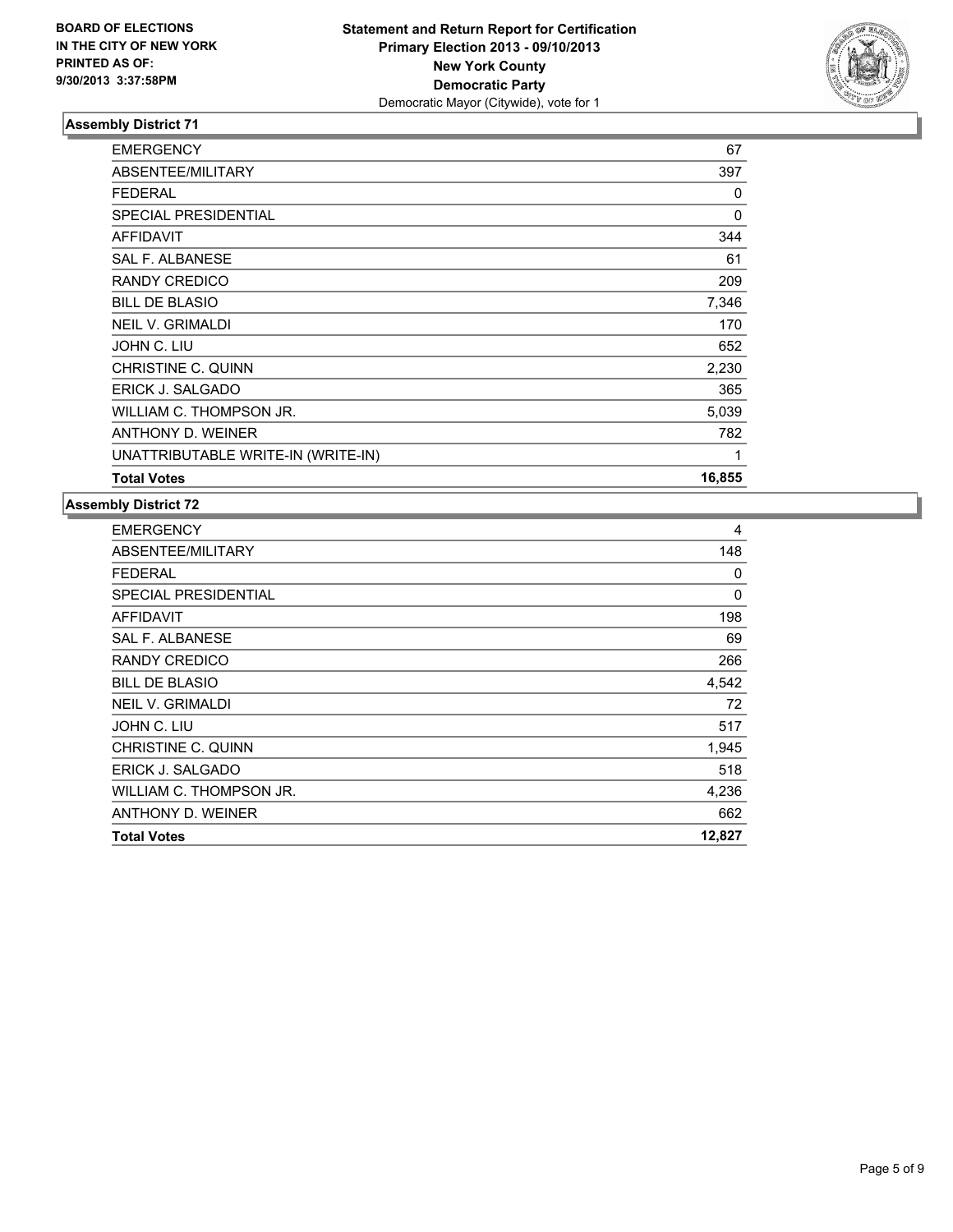

| <b>Total Votes</b>          | 14,686 |
|-----------------------------|--------|
| KEVIN COENEN (WRITE-IN)     | 2      |
| ANTHONY D. WEINER           | 401    |
| WILLIAM C. THOMPSON JR.     | 3,513  |
| ERICK J. SALGADO            | 30     |
| CHRISTINE C. QUINN          | 6,031  |
| JOHN C. LIU                 | 236    |
| <b>NEIL V. GRIMALDI</b>     | 26     |
| <b>BILL DE BLASIO</b>       | 4,360  |
| RANDY CREDICO               | 36     |
| SAL F. ALBANESE             | 51     |
| <b>AFFIDAVIT</b>            | 144    |
| <b>SPECIAL PRESIDENTIAL</b> | 0      |
| <b>FEDERAL</b>              | 0      |
| ABSENTEE/MILITARY           | 531    |
| <b>EMERGENCY</b>            | 61     |

| <b>EMERGENCY</b>                   | 68     |
|------------------------------------|--------|
| ABSENTEE/MILITARY                  | 457    |
| <b>FEDERAL</b>                     | 0      |
| <b>SPECIAL PRESIDENTIAL</b>        | 0      |
| <b>AFFIDAVIT</b>                   | 160    |
| <b>SAL F. ALBANESE</b>             | 85     |
| RANDY CREDICO                      | 119    |
| <b>BILL DE BLASIO</b>              | 6,951  |
| <b>NEIL V. GRIMALDI</b>            | 52     |
| JOHN C. LIU                        | 840    |
| CHRISTINE C. QUINN                 | 4,309  |
| <b>ERICK J. SALGADO</b>            | 146    |
| WILLIAM C. THOMPSON JR.            | 2,354  |
| ANTHONY D. WEINER                  | 556    |
| MICHAEL R. BLOOMBERG (WRITE-IN)    | 1      |
| UNATTRIBUTABLE WRITE-IN (WRITE-IN) | 1      |
| <b>Total Votes</b>                 | 15,414 |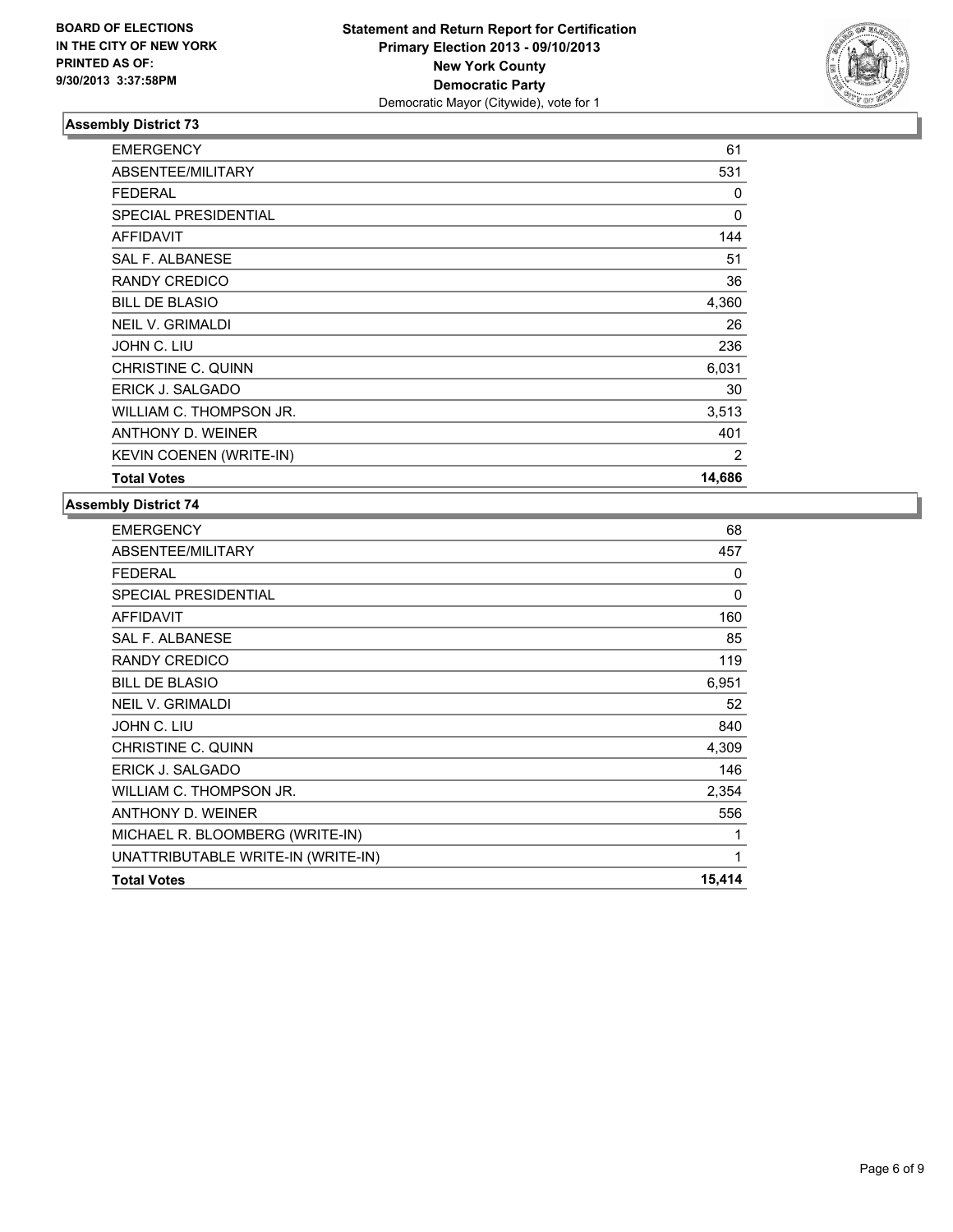

| <b>EMERGENCY</b>                   | 188          |
|------------------------------------|--------------|
| ABSENTEE/MILITARY                  | 564          |
| <b>FEDERAL</b>                     | 0            |
| <b>SPECIAL PRESIDENTIAL</b>        | $\mathbf{0}$ |
| <b>AFFIDAVIT</b>                   | 204          |
| <b>SAL F. ALBANESE</b>             | 67           |
| <b>RANDY CREDICO</b>               | 62           |
| <b>BILL DE BLASIO</b>              | 7,000        |
| <b>NEIL V. GRIMALDI</b>            | 22           |
| JOHN C. LIU                        | 440          |
| <b>CHRISTINE C. QUINN</b>          | 6,473        |
| ERICK J. SALGADO                   | 71           |
| WILLIAM C. THOMPSON JR.            | 1,909        |
| ANTHONY D. WEINER                  | 488          |
| ADOLFO CARRION, JR. (WRITE-IN)     | 1            |
| CARLOS DANGER (WRITE-IN)           | 1            |
| DONALD FELIX (WRITE-IN)            | 1            |
| JACK HIDARY (WRITE-IN)             | 1            |
| ROBERTO RODRIGUEZ (WRITE-IN)       | 1            |
| SCOTT STRING (WRITE-IN)            | 1            |
| UNATTRIBUTABLE WRITE-IN (WRITE-IN) | 1            |
| <b>Total Votes</b>                 | 16,539       |

| <b>EMERGENCY</b>                | 76             |
|---------------------------------|----------------|
| ABSENTEE/MILITARY               | 489            |
| <b>FFDFRAL</b>                  | 0              |
| SPECIAL PRESIDENTIAL            | 0              |
| <b>AFFIDAVIT</b>                | 121            |
| <b>SAL F. ALBANESE</b>          | 62             |
| <b>RANDY CREDICO</b>            | 40             |
| <b>BILL DE BLASIO</b>           | 4,253          |
| <b>NEIL V. GRIMALDI</b>         | 32             |
| JOHN C. LIU                     | 323            |
| CHRISTINE C. QUINN              | 4,051          |
| <b>ERICK J. SALGADO</b>         | 43             |
| WILLIAM C. THOMPSON JR.         | 5,668          |
| ANTHONY D. WEINER               | 521            |
| ALBERT CHIN (WRITE-IN)          | 1              |
| ELLIOT SPITZER (WRITE-IN)       | 1              |
| JOE LHOTA (WRITE-IN)            | $\overline{2}$ |
| LLOYD SHAPIO (WRITE-IN)         | 1              |
| MICHAEL R. BLOOMBERG (WRITE-IN) | 1              |
| SCOTT STRINGER (WRITE-IN)       | 5              |
| <b>Total Votes</b>              | 15,004         |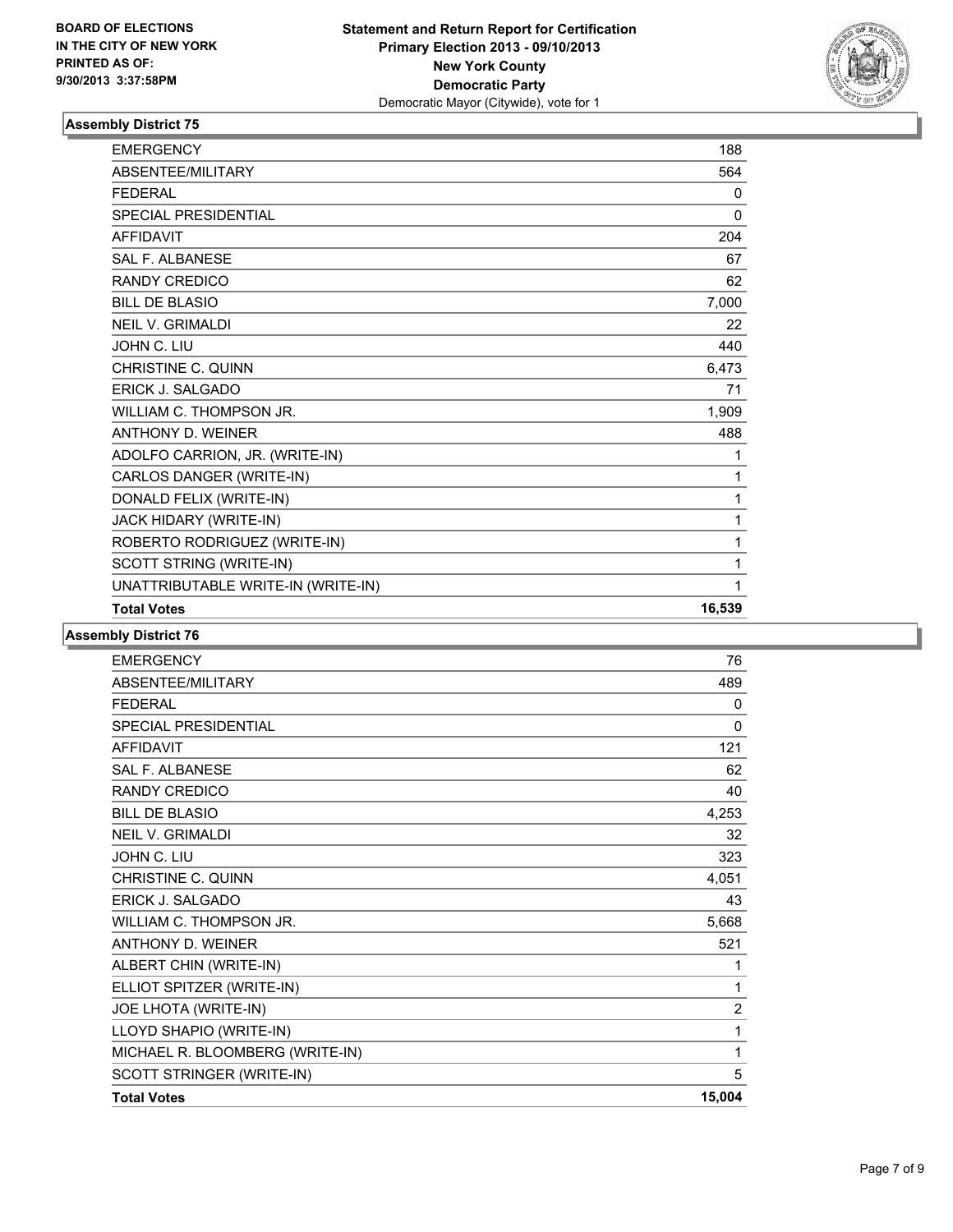

# **Total for Democratic Mayor (Citywide) - New York County**

| <b>EMERGENCY</b>                   | 1,544          |
|------------------------------------|----------------|
| ABSENTEE/MILITARY                  | 5,777          |
| <b>FEDERAL</b>                     | 0              |
| <b>SPECIAL PRESIDENTIAL</b>        | 0              |
| <b>AFFIDAVIT</b>                   | 2,757          |
| <b>SAL F. ALBANESE</b>             | 821            |
| <b>RANDY CREDICO</b>               | 1,588          |
| <b>BILL DE BLASIO</b>              | 81,197         |
| <b>NEIL V. GRIMALDI</b>            | 634            |
| JOHN C. LIU                        | 10,191         |
| <b>CHRISTINE C. QUINN</b>          | 52,102         |
| ERICK J. SALGADO                   | 2,296          |
| WILLIAM C. THOMPSON JR.            | 42,720         |
| <b>ANTHONY D. WEINER</b>           | 6,858          |
| ADOLFO CARRION, JR. (WRITE-IN)     | 1              |
| ALBERT CHIN (WRITE-IN)             | $\mathbf{1}$   |
| BILL CLINTON (WRITE-IN)            | 1              |
| BILL DE BLASIO (WRITE-IN)          | 1              |
| BILL MURAWSFI (WRITE-IN)           | 1              |
| BILL THOMPSON (WRITE-IN)           | 3              |
| CARLOS DANGER (WRITE-IN)           | 1              |
| DAVID HOLSTEIN (WRITE-IN)          | $\mathbf{1}$   |
| DONALD FELIX (WRITE-IN)            | 1              |
| ELLIOT SPITZER (WRITE-IN)          | 1              |
| FELIX FUSCO (WRITE-IN)             | 2              |
| <b>GEORGE MCDONALD (WRITE-IN)</b>  | 1              |
| <b>GWEN GODDWIN (WRITE-IN)</b>     | 1              |
| JACK HIDARY (WRITE-IN)             | $\mathbf{1}$   |
| JEFFREY THOMAS LUNDELL (WRITE-IN)  | 1              |
| JOE LHOTA (WRITE-IN)               | $\overline{2}$ |
| JOHN VASSILAROS (WRITE-IN)         | 1              |
| <b>KEVIN COENEN (WRITE-IN)</b>     | $\overline{2}$ |
| LENARD MCNEIL (WRITE-IN)           | $\mathbf 1$    |
| LLOYD SHAPIO (WRITE-IN)            | 1              |
| MATTHEW P. MORAN (WRITE-IN)        | 1              |
| MICHAEL R BLOOMBERG (WRITE-IN)     | 1              |
| MICHAEL R. BLOOMBERG (WRITE-IN)    | 3              |
| ROBERTO RODRIGUEZ (WRITE-IN)       | 1              |
| SCOTT STRING (WRITE-IN)            | 1              |
| SCOTT STRINGER (WRITE-IN)          | 5              |
| SEAN GARDNER (WRITE-IN)            | 3              |
| UNATTRIBUTABLE WRITE-IN (WRITE-IN) | 10             |
| <b>Total Votes</b>                 | 198,457        |